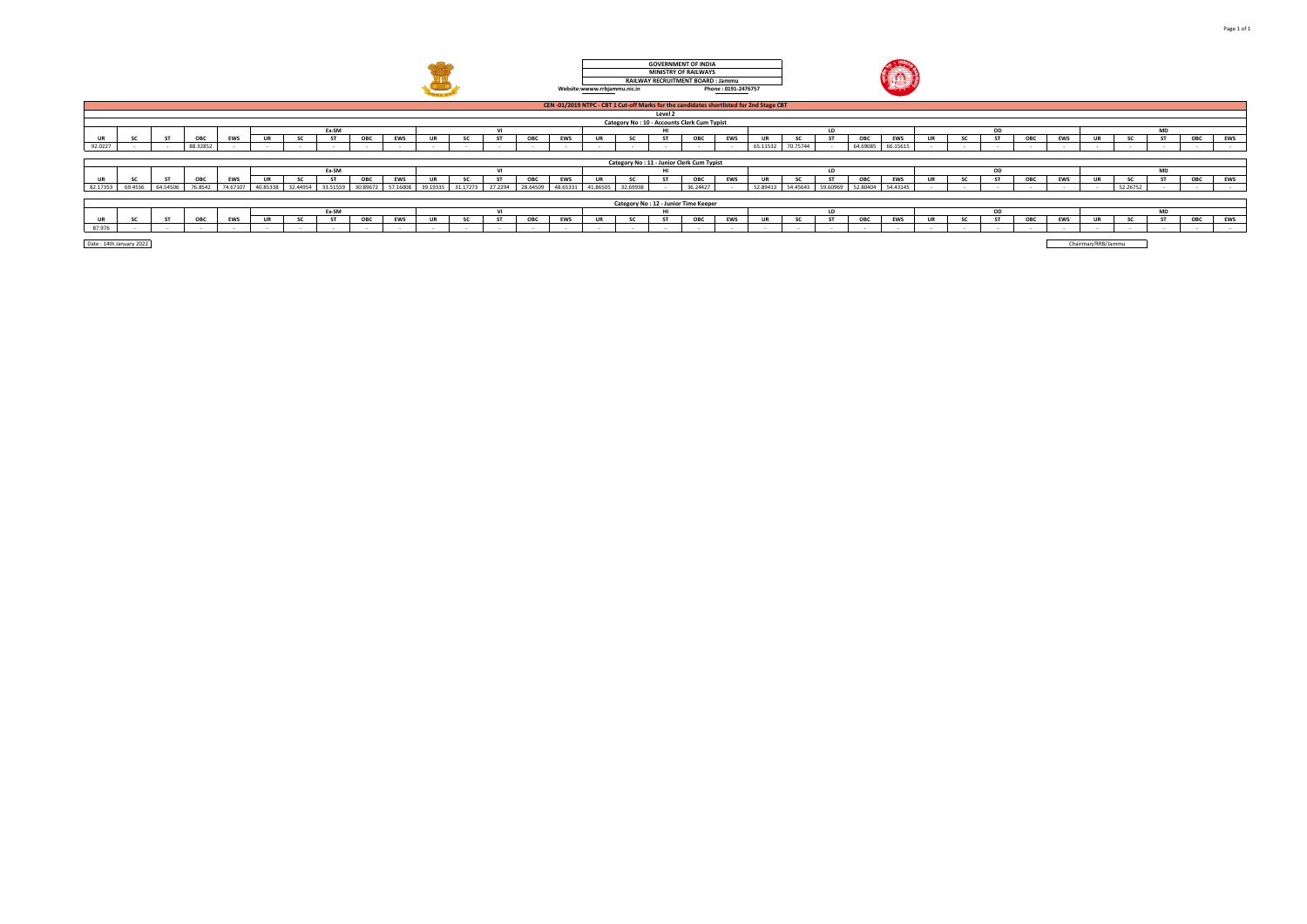

**Website:wwww.rrbjammu.nic.in Phone : 0191-2476757 GOVERNMENT OF INDIA MINISTRY OF RAILWAYS RAILWAY RECRUITMENT BOARD : Jammu**



|                         | CEN -01/2019 NTPC - CBT 1 Cut-off Marks for the candidates shortlisted for 2nd Stage CBT |  |                                     |          |    |       |                            |          |          |  |  |  |     |            |          |          |  |            |  |        |          |                            |            |     |            |  |                |     |    |  |     |            |
|-------------------------|------------------------------------------------------------------------------------------|--|-------------------------------------|----------|----|-------|----------------------------|----------|----------|--|--|--|-----|------------|----------|----------|--|------------|--|--------|----------|----------------------------|------------|-----|------------|--|----------------|-----|----|--|-----|------------|
|                         | Level 3                                                                                  |  |                                     |          |    |       |                            |          |          |  |  |  |     |            |          |          |  |            |  |        |          |                            |            |     |            |  |                |     |    |  |     |            |
|                         | Category No: 9 - Commercial Cum Ticket Clerk                                             |  |                                     |          |    |       |                            |          |          |  |  |  |     |            |          |          |  |            |  |        |          |                            |            |     |            |  |                |     |    |  |     |            |
|                         |                                                                                          |  |                                     |          |    | Ex-SM |                            |          |          |  |  |  |     |            |          |          |  |            |  |        |          |                            |            |     |            |  |                |     |    |  |     |            |
| UR                      | $\sim$                                                                                   |  | $\sim$                              | EWS      | UF |       |                            | ОВС      | EWS      |  |  |  | OBC | <b>EWS</b> |          |          |  | <b>OBC</b> |  |        |          |                            | <b>OBC</b> | EWS | <b>LIR</b> |  | $\sim$<br>UDL. | EWS | UR |  | ОВС | <b>EWS</b> |
|                         |                                                                                          |  | 80.51968 66.26757 62.01239 75.59615 | 72.60088 |    |       | 40.42259 31.79459 33.51559 | 30.89672 | 57.16008 |  |  |  |     |            | 41.86505 | 32.69938 |  | 36.24427   |  | 51.973 | 51 55303 | 59.60969 51.58774 51.78636 |            |     |            |  |                |     |    |  |     |            |
|                         |                                                                                          |  |                                     |          |    |       |                            |          |          |  |  |  |     |            |          |          |  |            |  |        |          |                            |            |     |            |  |                |     |    |  |     |            |
| Date: 14th January 2022 |                                                                                          |  |                                     |          |    |       |                            |          |          |  |  |  |     |            |          |          |  |            |  |        |          |                            |            |     |            |  |                |     |    |  |     |            |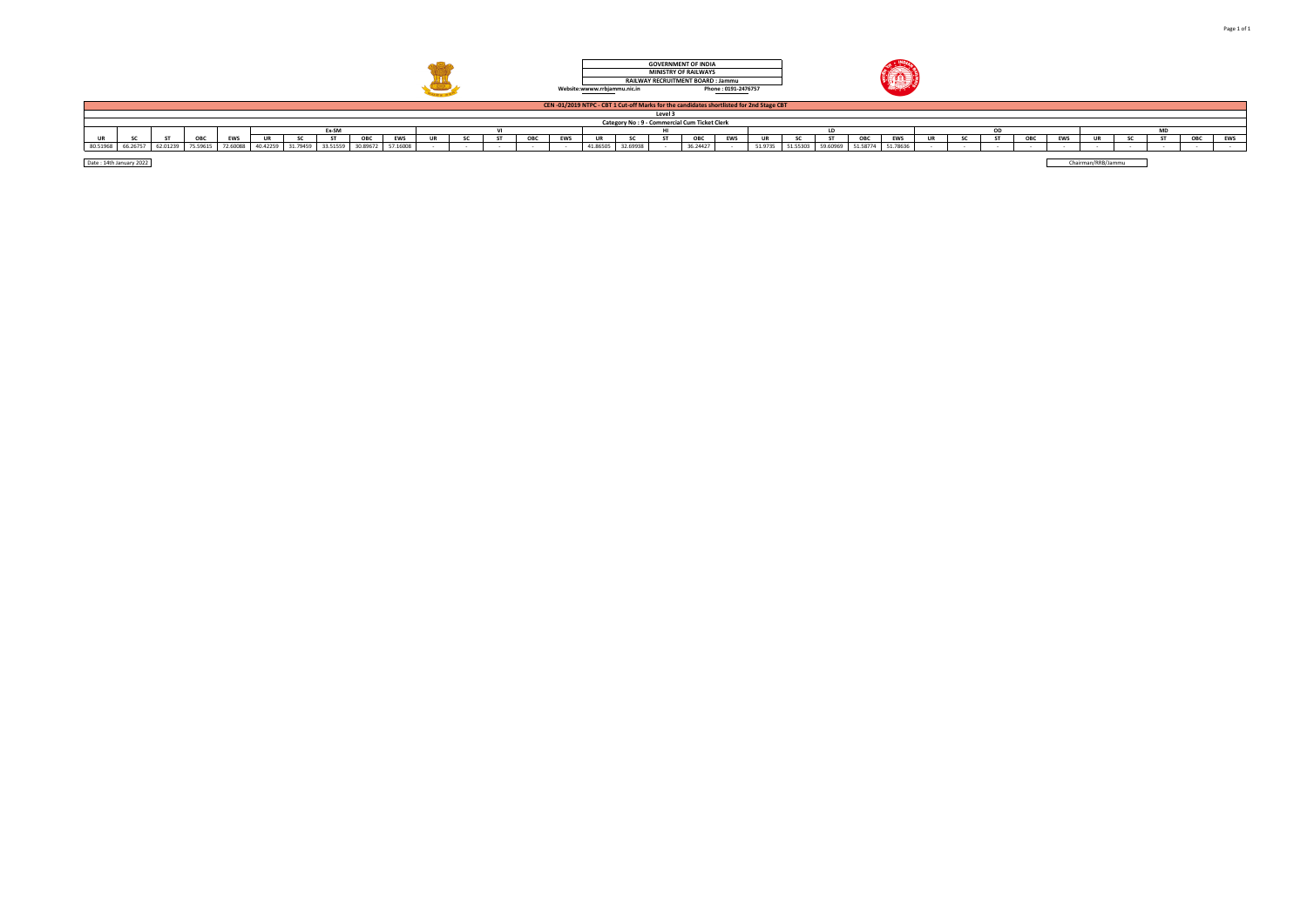



| CEN -01/2019 NTPC - CBT 1 Cut-off Marks for the candidates shortlisted for 2nd Stage CBT                |           |                   |            |            |                                                   |           |           |            |            |           |           |                |          |            |           |           |           |                                                       |            |          |                   |           |            |            |           |           |           |     |            |                    |           |           |     |                          |
|---------------------------------------------------------------------------------------------------------|-----------|-------------------|------------|------------|---------------------------------------------------|-----------|-----------|------------|------------|-----------|-----------|----------------|----------|------------|-----------|-----------|-----------|-------------------------------------------------------|------------|----------|-------------------|-----------|------------|------------|-----------|-----------|-----------|-----|------------|--------------------|-----------|-----------|-----|--------------------------|
|                                                                                                         | Level 5   |                   |            |            |                                                   |           |           |            |            |           |           |                |          |            |           |           |           |                                                       |            |          |                   |           |            |            |           |           |           |     |            |                    |           |           |     |                          |
|                                                                                                         |           |                   |            |            |                                                   |           |           |            |            |           |           |                |          |            |           |           |           |                                                       |            |          |                   |           |            |            |           |           |           |     |            |                    |           |           |     |                          |
| Category No: 3 - Goods Guard<br>Ex-SM<br>OD<br>$\mathbf{v}$<br>LD                                       |           |                   |            |            |                                                   |           |           |            |            |           |           |                |          |            |           |           |           |                                                       |            |          |                   |           |            |            |           |           |           |     |            |                    |           |           |     |                          |
|                                                                                                         |           |                   |            |            |                                                   |           |           |            |            |           |           |                |          |            |           |           |           |                                                       |            |          |                   |           |            |            |           |           |           |     |            |                    |           | <b>MD</b> |     |                          |
| UR                                                                                                      | SC        | <b>ST</b>         | <b>OBC</b> | EWS        | UR                                                | <b>SC</b> | <b>ST</b> | ОВС        | EWS        | UR        | <b>SC</b> | <b>ST</b>      | ОВС      | EWS        | <b>UR</b> | <b>SC</b> | <b>ST</b> | ОВС                                                   | <b>EWS</b> | UR       | sc                | <b>ST</b> | <b>OBC</b> | <b>EWS</b> | <b>UR</b> |           | <b>ST</b> | ОВС | EWS        | UR                 | <b>SC</b> | <b>ST</b> | ОВС | <b>EWS</b>               |
| 81.85589 67.18456                                                                                       |           | 64.44692          | 77.01273   | 74.59903   | 40.85338                                          | 30.55366  | 33.51559  | 30.89672   |            |           |           |                |          |            |           | $\sim$    |           |                                                       |            |          |                   |           |            |            |           |           |           |     |            |                    |           |           |     |                          |
|                                                                                                         |           |                   |            |            |                                                   |           |           |            |            |           |           |                |          |            |           |           |           |                                                       |            |          |                   |           |            |            |           |           |           |     |            |                    |           |           |     |                          |
|                                                                                                         |           |                   |            |            |                                                   |           |           |            |            |           |           |                |          |            |           |           |           | Category No: 4 - Junior Accounts Assistant Cum Typist |            |          |                   |           |            |            |           |           |           |     |            |                    |           |           |     |                          |
|                                                                                                         |           |                   |            |            |                                                   |           | Ex-SM     |            |            |           |           | V <sub>l</sub> |          |            |           |           |           |                                                       |            |          |                   | LD        |            |            |           |           | OD        |     |            |                    |           | <b>MD</b> |     |                          |
| UR                                                                                                      | <b>SC</b> | <b>ST</b>         | ОВС        | EWS        | UR                                                | <b>SC</b> | <b>ST</b> | ОВС        | <b>EWS</b> | UR        | <b>SC</b> | <b>ST</b>      | ОВС      | EWS        | UR        | <b>SC</b> | <b>ST</b> | ОВС                                                   | EWS        | UR       | <b>SC</b>         | <b>ST</b> | ОВС        | <b>EWS</b> | UR        | <b>SC</b> | <b>ST</b> | ОВС | <b>EWS</b> | <b>UR</b>          | <b>SC</b> | <b>ST</b> | ОВС | <b>EWS</b>               |
| 78.24213                                                                                                | 66.29701  | 59.74665          | 75.13708   | 73.53714   | 42.8784                                           |           |           |            | 57.16008   |           |           |                |          |            |           |           |           |                                                       |            |          |                   |           |            |            |           |           |           |     |            |                    |           |           |     | $\sim$ $-$               |
|                                                                                                         |           |                   |            |            |                                                   |           |           |            |            |           |           |                |          |            |           |           |           |                                                       |            |          |                   |           |            |            |           |           |           |     |            |                    |           |           |     |                          |
| Category No: 5 - Senior Clerk Cum Typist<br>Ex-SM<br>LD<br>OD<br><b>MD</b><br>VI                        |           |                   |            |            |                                                   |           |           |            |            |           |           |                |          |            |           |           |           |                                                       |            |          |                   |           |            |            |           |           |           |     |            |                    |           |           |     |                          |
|                                                                                                         |           |                   |            |            |                                                   |           |           |            |            |           |           |                |          |            |           |           |           |                                                       |            |          |                   |           |            |            |           |           |           |     |            |                    |           |           |     |                          |
| UR                                                                                                      | SC        | <b>ST</b>         | ОВС        | <b>EWS</b> | ОВС<br><b>EWS</b><br>UR<br><b>SC</b><br><b>ST</b> |           |           |            |            | UR        | sc        | <b>ST</b>      | ОВС      | EWS        | <b>UR</b> | <b>SC</b> | <b>ST</b> | ОВС                                                   | EWS        | UR       | <b>SC</b>         | <b>ST</b> | ОВС        | <b>EWS</b> | <b>UR</b> | <b>SC</b> | <b>ST</b> | ОВС | <b>EWS</b> | UR                 | <b>SC</b> | <b>ST</b> | ОВС | <b>EWS</b>               |
| 72.58146                                                                                                | 59.35445  | 55.10613          | 70.69877   | 66.66109   | 45.04268                                          | 34.24042  |           |            |            | 43.44984  |           | 31.86951       | 49.22713 | 50.57841   | 41.86505  |           |           |                                                       |            |          | 45.97747 47.05948 | 50.13796  | 45.61639   | 48.60051   |           |           |           |     |            |                    |           |           |     | <b>Contract</b>          |
|                                                                                                         |           |                   |            |            |                                                   |           |           |            |            |           |           |                |          |            |           |           |           |                                                       |            |          |                   |           |            |            |           |           |           |     |            |                    |           |           |     |                          |
|                                                                                                         |           |                   |            |            |                                                   |           |           |            |            |           |           |                |          |            |           |           |           |                                                       |            |          |                   |           |            |            |           |           |           |     |            |                    |           |           |     |                          |
| Category No: 6 - Senior Commercial Cum Ticket Clerk<br>Ex-SM<br>OD<br><b>MD</b><br>V <sub>1</sub><br>LD |           |                   |            |            |                                                   |           |           |            |            |           |           |                |          |            |           |           |           |                                                       |            |          |                   |           |            |            |           |           |           |     |            |                    |           |           |     |                          |
| UR                                                                                                      | SC        | <b>ST</b>         | <b>OBC</b> | EWS        | UR                                                | <b>SC</b> | <b>ST</b> | <b>OBC</b> | EWS        | <b>UR</b> | sc        | <b>ST</b>      | ОВС      | EWS        | UR        | <b>SC</b> | <b>CT</b> | ОВС                                                   | <b>EWS</b> | UR       | <b>SC</b>         | <b>ST</b> | <b>OBC</b> | EWS        | <b>UR</b> | <b>SC</b> | <b>ST</b> | ОВС | EWS        | UR                 | <b>SC</b> | <b>ST</b> | ОВС | <b>EWS</b>               |
|                                                                                                         |           |                   |            |            |                                                   |           |           |            |            |           |           |                |          |            |           |           |           |                                                       |            |          |                   |           |            |            |           |           |           |     |            |                    |           |           |     | <b>Contract</b>          |
| 76.23343 61.80208                                                                                       |           | 57.52332 72.47646 |            | 68.59533   | 40.42259                                          | 31.79459  | 41.88803  | 35.62528   |            |           |           |                |          |            | 44.82994  | 32.69938  |           | 36.24427                                              |            | 48.60564 | 49.00019          | 59.60969  | 50.41521   | 52.35785   |           |           |           |     |            |                    |           |           |     |                          |
|                                                                                                         |           |                   |            |            |                                                   |           |           |            |            |           |           |                |          |            |           |           |           |                                                       |            |          |                   |           |            |            |           |           |           |     |            |                    |           |           |     |                          |
|                                                                                                         |           |                   |            |            |                                                   |           |           |            |            |           |           |                |          |            |           |           |           | Category No: 7 - Senior Time Keeper                   |            |          |                   |           |            |            |           |           |           |     |            |                    |           |           |     |                          |
|                                                                                                         |           |                   |            |            |                                                   |           | Ex-SM     |            |            |           |           |                |          |            |           |           |           |                                                       |            |          |                   | ID        |            |            |           |           | OD        |     |            |                    |           | <b>MD</b> |     |                          |
| UR                                                                                                      | SC        | <b>ST</b>         | ОВС        | EWS        | UR                                                | <b>SC</b> | <b>ST</b> | ОВС        | <b>EWS</b> | UR        | <b>SC</b> | <b>ST</b>      | ОВС      | <b>EWS</b> | UR        | <b>SC</b> | cт        | ОВС                                                   | EWS        | UR       | <b>SC</b>         | <b>ST</b> | ОВС        | <b>EWS</b> | <b>UR</b> | <b>SC</b> | <b>ST</b> | ОВС | <b>EWS</b> | <b>UR</b>          | <b>SC</b> | <b>ST</b> | ОВС | <b>EWS</b>               |
| 81.8949                                                                                                 |           | 56.61829          |            |            |                                                   |           |           |            |            |           |           |                |          |            |           | $\sim$    |           |                                                       |            |          |                   |           |            | $\sim$     |           |           |           |     |            |                    |           |           |     | <b>Contract Contract</b> |
|                                                                                                         |           |                   |            |            |                                                   |           |           |            |            |           |           |                |          |            |           |           |           |                                                       |            |          |                   |           |            |            |           |           |           |     |            |                    |           |           |     |                          |
| Date: 14th January 2022                                                                                 |           |                   |            |            |                                                   |           |           |            |            |           |           |                |          |            |           |           |           |                                                       |            |          |                   |           |            |            |           |           |           |     |            | Chairman/RRB/Jammu |           |           |     |                          |